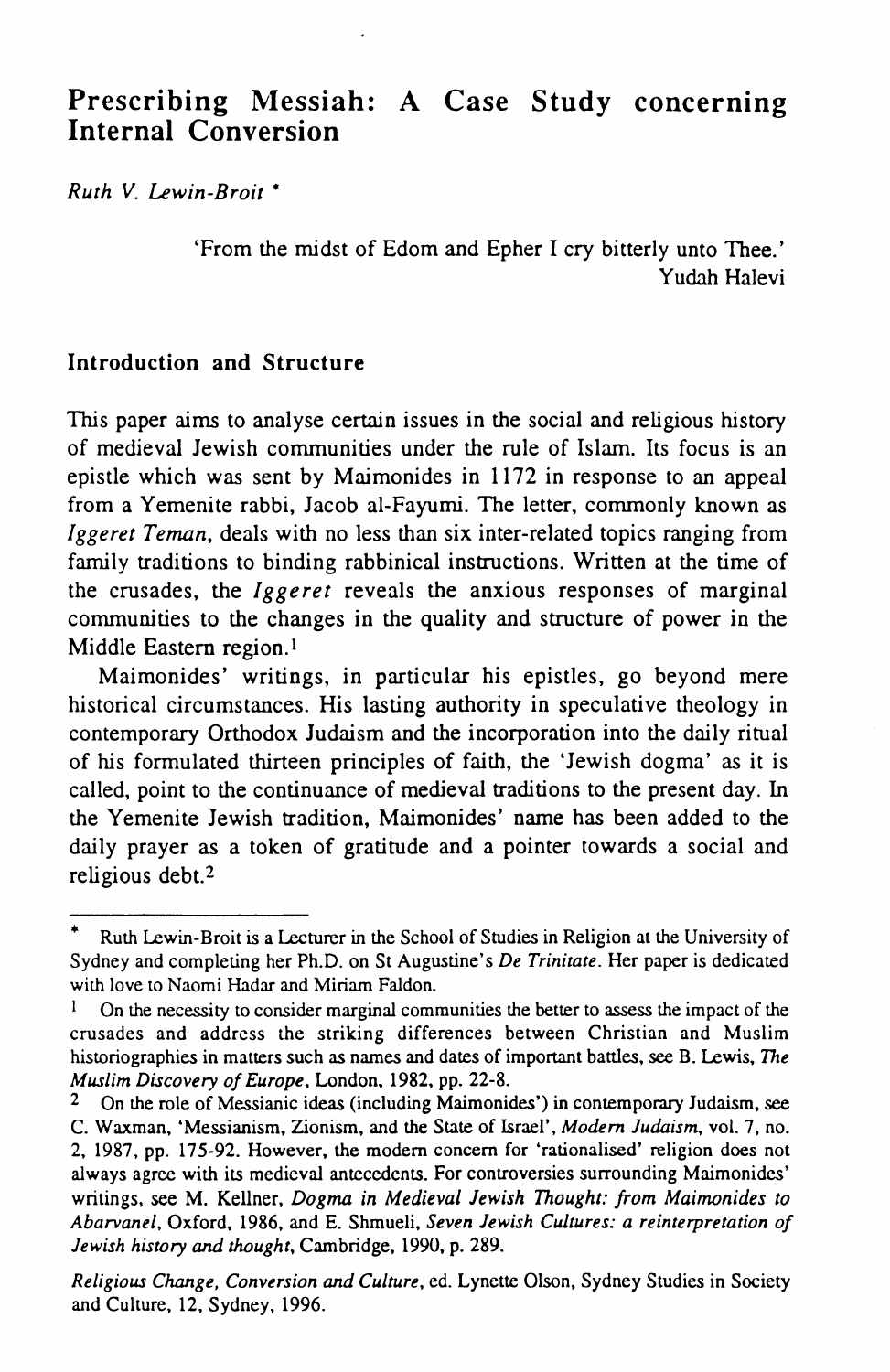The status of both Christians and Jews in medieval Muslim societies is best described by employing two Our'anic terms: *ahl-al-kitab* (People of the Book), which denoted the shared religious concerns of the three monotheistic religions, and *ahl-al-dhimma* (Protected People), that reflects the Muslim response towards the Christian and Jewish rejection of Muhammad's revelation and subsequent missions. This inherent tension between common theological disposition and separate religious adherence was mitigated by a variety of legal and economic regulations such as poll tax, marked clothing and restrictions concerning the public display of Christianity and Judaism. In exchange, Christians and Jews were offered protection granted by the central Muslim ruler in charge of their residential areas<sup>3</sup>

However, it is mistaken to view the historical condition of the Jew in medieval Islam merely through 'legal eyes'. In addition to the constant financial burden and public humiliation, the Jews of Islam suffered periods of direct and violent persecution. The peculiarity of Yemen's political instability and its geographical proximity to Muslim holy places rendered Yemenite Jewry more susceptible to either local or regional tensions. In the 12th century when a rebellious leader became the chief Yemenite ruler, he issued an order for the conversion of all Yemenite Jewry to Islam. In direct contradiction to the Qur'an which prohibits forced conversion of the *ahl-al-kitab,* the Jews of Yemen were given the option of conversion, death or further exile. Those difficulties prompted the strengthening of inherent eschatological and messianic speculations already reflecting the aftermath of the crusaders' impact. It was the outside as well as inside pressures that promoted the Yemenite scholar to enter into the correspondence with Maimonides, the spiritual and political leader of Mediterranean Judaism.

The structure of this paper generally follows Clifford Geertz's landmark essay, "'Internal Conversion" in Contemporary Bali'.4 In this essay, Geertz argues against the common misconception which views religion either as immovable fossil or as a precious souvenir continuously threatened by change and progress.5 Instead, Geertz offers a model, based on Max Weber's works, of internal conversion. While maintaining Weber's polar opposition between 'traditional' and 'rationalised' religions, Geertz

<sup>3</sup> For the different predicament of Jews and Christians under Islam, see M. Gervers and R. Bikhazi (eds). *Conversion and Continuity: Indigenous Christian Communities in Islamic* Lands *Eighth to Eighteenth Centuries,* Toronto, 1990, and B. Lewis, *The Jews of Islam,* Princeton, 1987, in particular chs I and 2.

<sup>4</sup> In C. Geertz, *The Interpretation of Cultures: Selected Essays,* New York, 1973, pp. 170-92.

*<sup>5</sup> Ibid..* p. 170.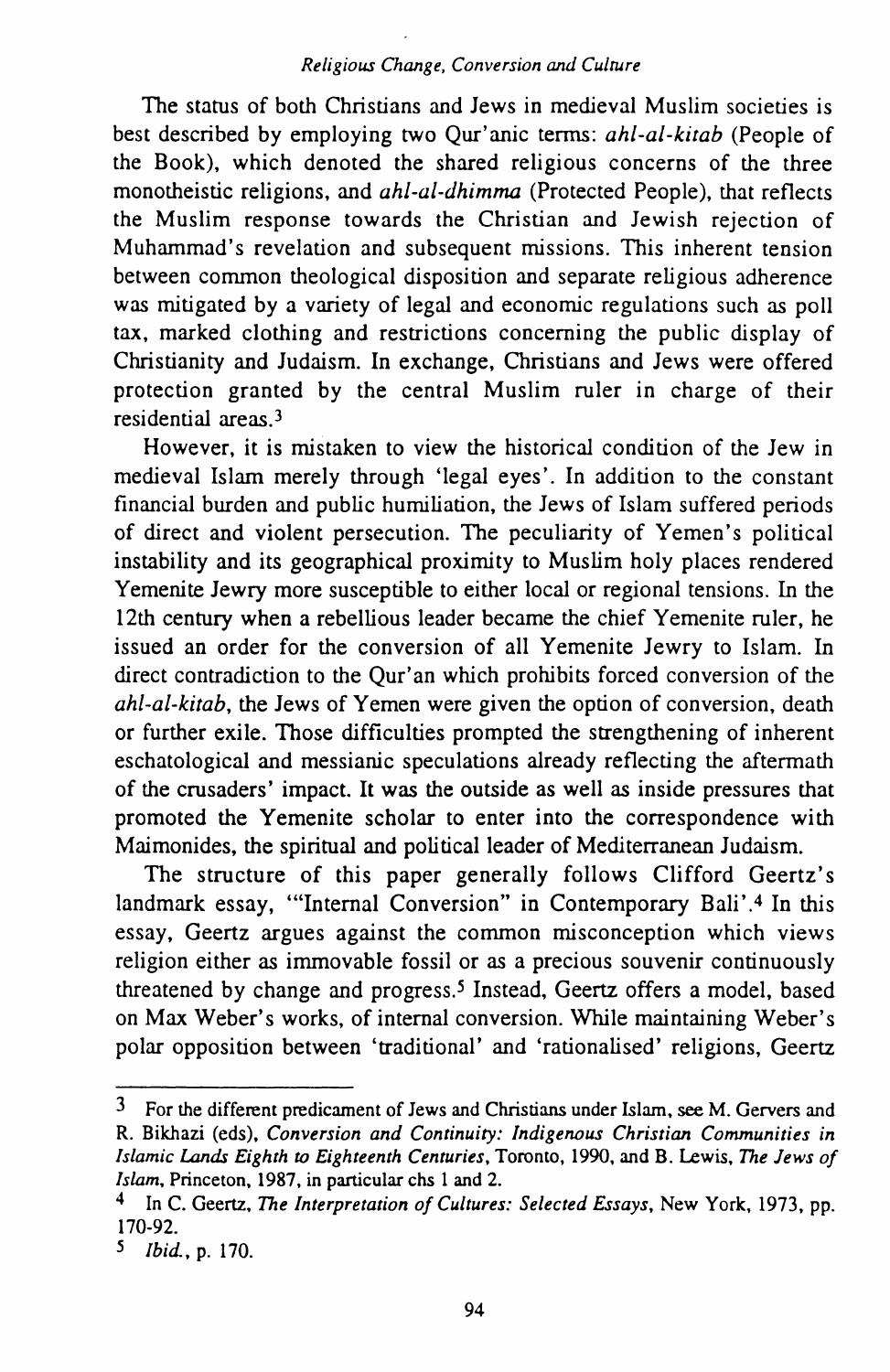notes the common ground between the two modes of religious expression, namely the seeking of a bridge between the believing person and the almost inaccessible divine. Furthermore, both 'traditional' and 'rationalised' religions offer coherent and self-conscious approaches. Each of them, however, uses different vocabulary and practices, and the 'rationalised' type gives more visible signs of doctrinal generalisation.

According to Geertz, 'internal conversion' is the process by which 'traditional' religion undergoes systematic construction of its legal and moral codes, which assists in its turning into 'rationalised' religion. In this paper Geertz's model is used to reexamine a particular set of historical and literary phenomena in medieval Judaism. The paper offers new insights into Maimonides' contribution to medieval Jewish thought and aims to address questions concerning conversion from inside one tradition rather than between two or more religious traditions.6

The paper is divided into three parts. The first outlines the 'traditional' form of Yemenite Jewish religion by observing its main features and their possible origins. The second considers Maimonides' epistle as a facilitating agent for 'rationalised' religion, and the third will examine the extent of internal conversion in Yemenite Judaism insofar as it might have occurred.

### 'Traditional' Yemenite Judaism: Methodology and Features

There is no historical documentation regarding Yemenite Jewry prior to the tenth century. It was only then, with the rise of the Fatirnid empire whose centre was in Tunisia, and with the European awakening during the Carolingian renaissance, that Yemen reestablished itself as an essential link between the West and India. Most of this documentation comes from the Fostat *geniza,* the 'book store-house', and serves as a witness to the prosperity of the Yemenite Jewry. The general success of their commercial enterprises could be seen from extant letters from Jewish merchants, artisans, women; they were almost always the givers of charity and not the recipients.<sup>7</sup>

The commercial links with India were primarily within the domain of import, although some marginal export activity also took place, including the 'export' of Jewish brides to Indian agents. The nature of the imported

<sup>6</sup> *Ibid.,* p. 174.

<sup>7</sup> S. Goitein, 'Yemenite Jewry and the India Trade', in S. Goitein, *The Yemenites: History, Communal Organisation, Spiritual Life: Selected Studies* (in Hebrew), Jerusalem, 1983, pp. 33-52.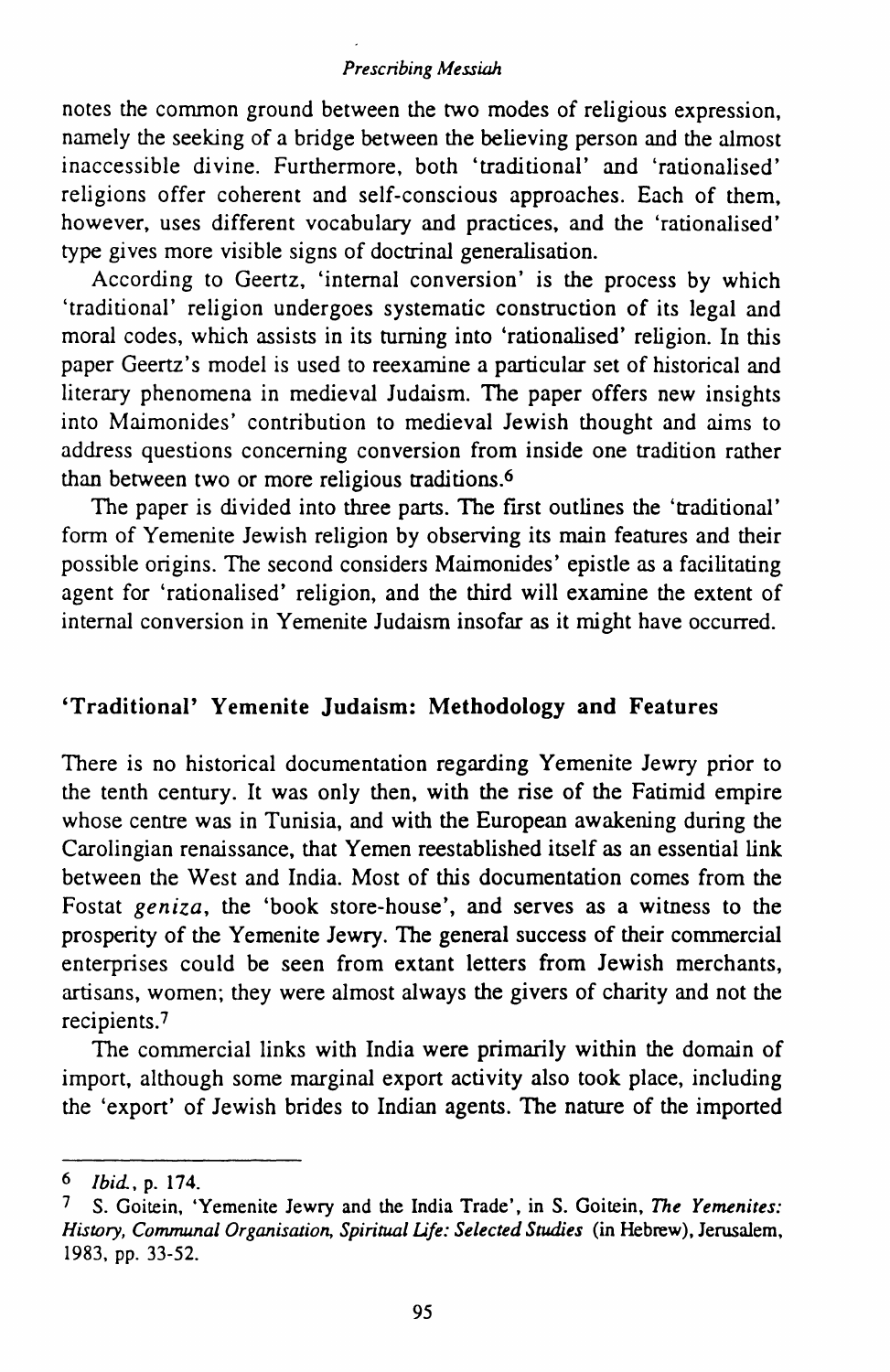goods, mainly spices and tin kitchen utensils, fell within the sphere of Jewish dietary laws and required authoritative religious advice. This was sought from the Yemenites' closest and most influential neighbours, the Jews of Egypt. These queries of theirs provided the background for al-Fayumi's appeal to Maimonides, who was then serving as head of the Egyptian Jewry.<sup>8</sup>

The *geniza* provides inexhaustible information concerning the written interactions between medieval Jewish communities. It assists in locating shifts in the political and economic spheres by affording the social historian a window through which members of the Jewish communities become almost real and present through our insights into their daily concerns.9

Furthermore, the *geniza* records point to transformation in the religious organisation of medieval Mediterranean Judaism. When the Abbasid empire of Iraq fell, and the centre of Islam passed from there to Fatimid Tunisia, the rabbinical colleges of the Jewish Babylonian tradition, which had been long established in southern Iraq, were affected and faced difficulties. The leaders of dispersed Jewish communities were forced to adopt a regional rather than a central model of authority. Regional authorities were in a position to decide on most religious matters, but their rulings were effective only within local boundaries not in the universal domain. This change created a need for a set of symbols and metaphors which at first foreshadowed and then legitimised religious transformation.IO

Even if one leaves aside the different oral traditions which link the Yemenite Jews to the political and religious upheavals during the time of the first and second temples, it seems likely that Yemen experienced five major waves of Jewish migration prior to the tenth century. These may be summarised as follows. II

I. The first evidence of Jewish life in Yemen comes from a burial cave in the Be'it Shearim necropolis east of Haifa. This burial cave dates to the

<sup>8</sup> For discussion concerning medieval Jewish communal organisation, see I. Baer, 'The Origins of the Organisation of the Jewish Community of the Middle Ages' (in Hebrew), *Zion,* 15, 1950-1, pp. 1-41, and M. Cohen, *Jewish Self-government in Medieval Egypt: the origins of the office of head of the Jews ca. 1065-1126,* Princeton, 1980.

<sup>9</sup> For comprehensive discussion concerning the *geniza,* seeS. Goitein, *Mediterranean Society: the Jewish communities of the Arab world as ponrayed in the documents of the Cairo Geniza* (6 vo1s), Berkeley, 1967-93.

<sup>10</sup> Jonathan Z. Smith, 'The Influence of Religious Symbols on Social Change; A Place on Which to Stand', in his *Map is not Territory: Studies in the History of Religions,* Chicago, 1993, pp. 129-46.

<sup>11</sup> The model for five waves of migration is taken from Goitein, 'Yemenite Jewry', in particular pp. 37-8.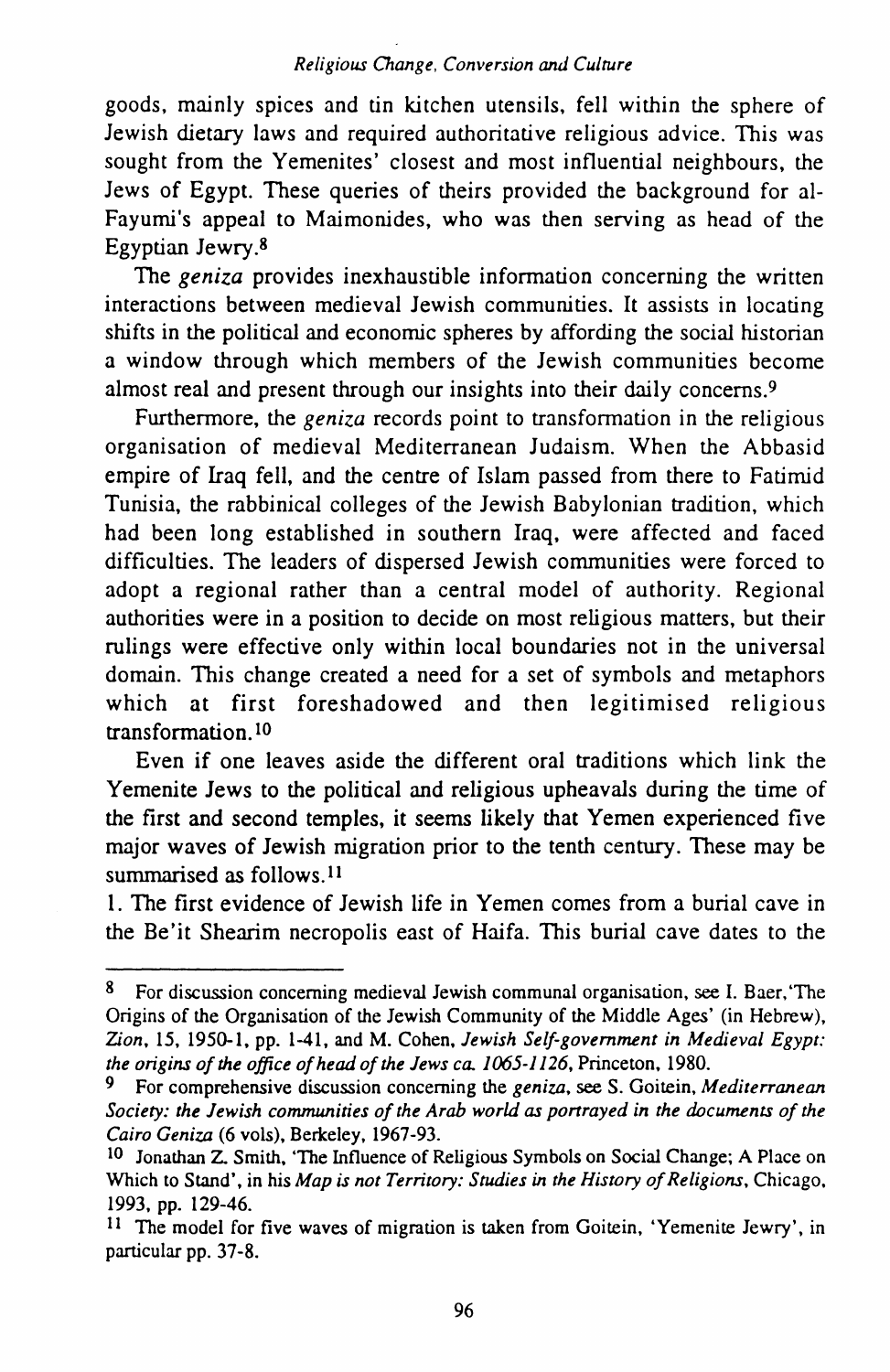third century and contains the graves of Jewish merchants from Himyar in Yemen. According to early Muslim writers, this layer of Jewish life had all but disappeared by the time of the Muslim conquest of Yemen in 628 C.E. Yet the influence of the Himyarite Jews on pre-Islamic Yemen and the role of Judaism (or rather of Jewish-like traditions) on the formulation of Islam in the Arabian peninsula can be seen from epigraphic evidence dating to the Himyarite kingship.I2

2. Refugees from Byzantine persecutions and economic restrictions imposed during the reign of Justinian. The evidence for the second wave of migration lies in the traditional crafts of Yemenite Jews and styles in silversmithing, goldsmithing and embroidery.

3. Jews from Iran and Iraq migrated by land through Yemama together with the Zaidi Imams, who became the rulers of Yemen and whose origin was in North Iran around the Caspian Sea. The historical proof for this wave is found in the constant reference to Jews in the Zaidii religious treatises.

4. Migration from Iraq from about the eighth century to the tenth by sea. The historical evidence is provided by the examination of Talmudic reading techniques and the preservation of modes of studying with the daily division between the communal and the private, synagogue and father's house, respectively. These techniques were brought directly from the Talmudic institutions in Iraq which had been disrupted by the collapse of Abbasid hegemony.

5. Jewish migration from Fatimid Egypt and elsewhere in the Mediterranean region in order to take part in trade with India.

# 'Rationalised' Medieval Judaism: *Iggeret Teman*

Rabbi Moses ben Maimon, in Hebrew Rambam and elsewhere Maimonides (1135-1204) is the most noted of Jewish medieval thinkers. A follower of Aristotelian philosophy, Maimonides aimed at merging Jewish theological concerns with Hellenistic metaphysical speculations. Like other medieval thinkers, Maimonides combined communal commitment with a detached and somewhat esoteric writing career throughout his life. His theology

<sup>12</sup> For more details concerning Himyar, see H. Hirschberg, 'The Jewish Kingdom of Himyar' (in Hebrew), in Y. Yesha'yahu andY. Tobi (eds), *The Jews of Yemen: Studies and Researches,* Jerusalem, 1975, pp. 19-27.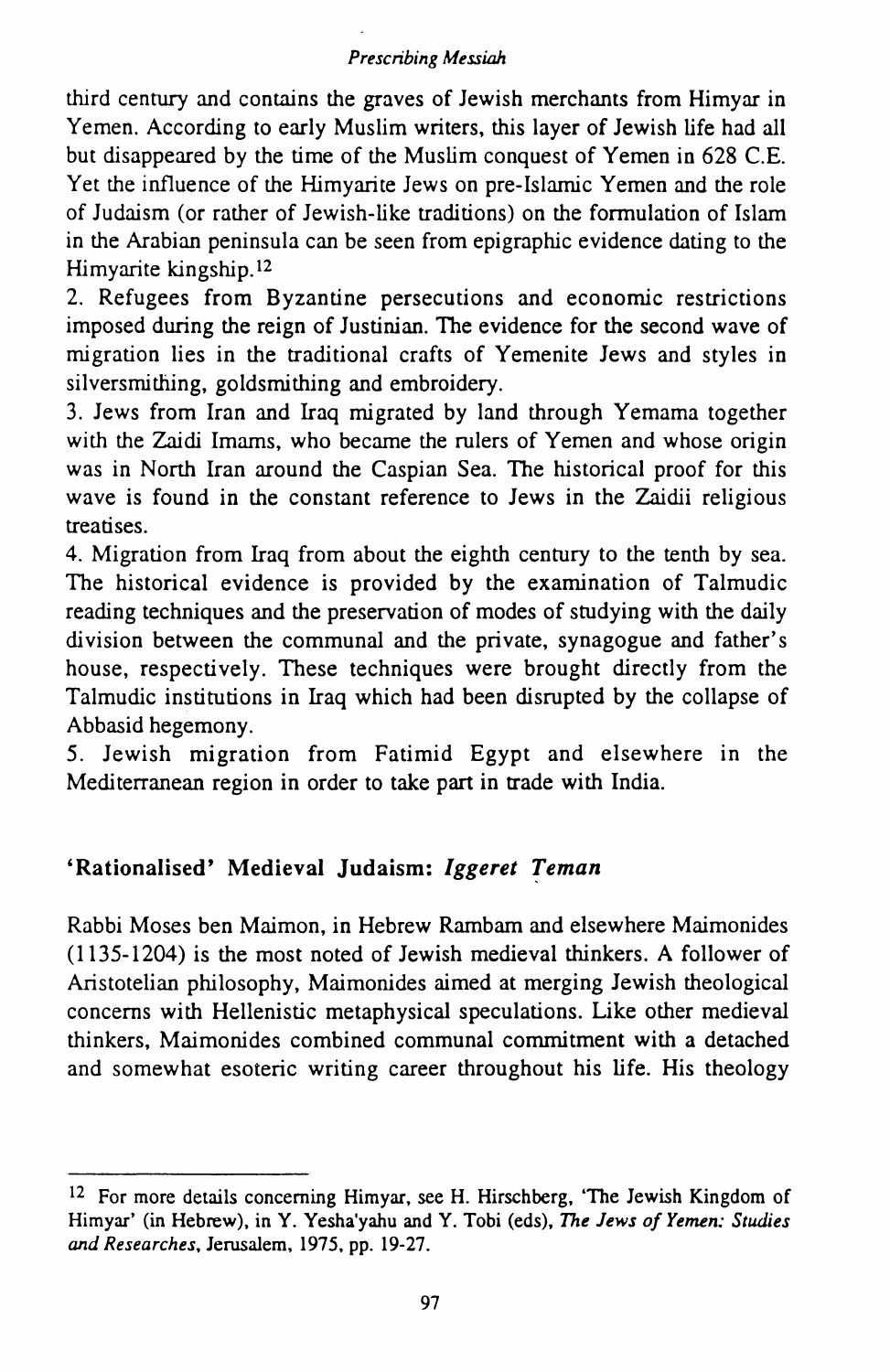represents medieval rationalism and *lggeret Ternan* is example of erudite yet sensitive Jewish polemical literature.<sup>13</sup>

The *Iggeret* is complex in structure and laden with rhetorical devices. Although the epistle is composed as an answer to urgent matters, Maimonides adopts the device of deferring authoritative solution while first seeking to address more general issues. These are: the phenomenology of Jewish history, speculations based on biblical verses, Jewish doctrinal assertions, relations between Judaism and both Christianity and Islam, a refutation of Muslim biblical hermeneutics, and Jewish messianic calculations. The question of whether Maimonides is consciously engaged in a process of 'internal conversion' must remain open. Nevertheless, by using domestic idioms and referring to members of families, he is seeking transformation from the inside.

You write that the hearts of some people have *turned away,* uncertainty befalls them and their beliefs are weakened ... And now, my coreligionists, it is essential for you all to give attention and consideration to that which I am going to point out to you. You should *impress it upon* the minds of your women and children, so that their faith which may be feeble and impaired may be strengthened ... (pp. 438-9, italics mine)

Following this request, Maimonides proceeds to supply Yemenite Jewry with tools in order to deal with the urgent situation and, moreover, to help them reinterpret their tradition in a more 'rationalised' and 'worldly' form. His authoritative advice could be summarised as follows.

### I. Phenomenology of Jewish history

Instead of focusing his attention on Yemen, Maimonides directs his readers' attention to the 'lachrymatory' nature of Jewish history. Converting local concerns to a universal truth-claim, Maimonides presents the macrocosm rather than the microcosm, allowing Yemenite Jewry to belong to the wider world both contemporaneously ('For these are evil tidings ...') and historically ('Therefore all the nations instigated by envy and impiety rose up against us ...'). In other words, by attempting to place the local danger

<sup>13</sup> All quotations from *lggeret Ternan* in this paper are taken from B. Cohen (trans.), 'Epistle to Yemen', in I. Twersky (ed.), *A Maimonides Reader,* New York, 1972, pp. 437-63.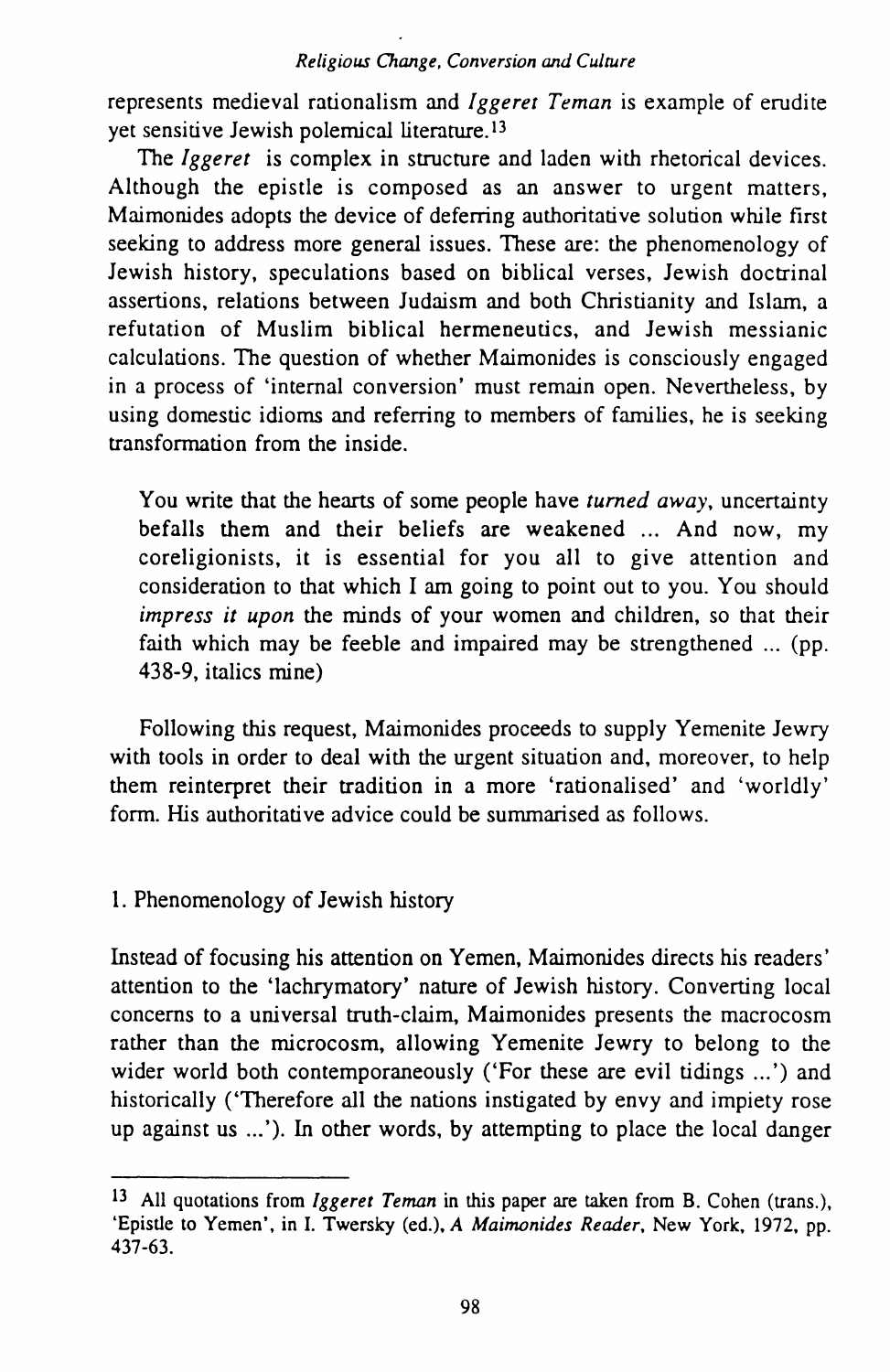faced by Yemenite Jewry within the universal Jewish tradition, Maimonides translates the idioms of Yemenite local and domestic concerns into medieval historical theory.

## 2. Speculative exegesis

He next addresses himself to the matter of the study of the Hebrew Bible. Utilising a variety of sophisticated exegetical methods, Maimonides presents an intertextual approach by which each verse is made dependent on others for the correct and complete meaning. His main concern is with the book of Daniel, the most eschatological of all in the Hebrew Bible, but his method is applied throughout the whole epistle to the Yemenites. In articulating intertextuality, Maimonides advocates a dialectical approach which enables the transition from oral tradition, which relies on memory, to literate scholarship, which is bound by constant textual reference. In other words, he aims at moving from the traditional structure of Jewish scholarship to medieval Jewish scholasticism.

## 3. Jewish doctrinal assertions

In contrast to the traditional halachic reading of biblical law, Maimonides urges his readers to engage in a more symbolic interpretation.

If he [the biblical reader] could only fathom the inner intent of the law, then he would realise that the essence of the divine true religion lies in the deeper meaning of its positive and negative precepts, every one of which will aid man in his striving after perfection, and remove the impediment to the attainment of perfection ... (pp. 442-3)

Maimonides' articulation of perfection, which was to be achieved through esoteric or occult reading of the law, allows for a redefinition of Jewish principles and then for a modification of community self-definition.

These commands will enable the strong and elite to acquire moral and intellectual qualities, each according to his ability. Thus the godly community becomes pre-eminent, reaching a twofold perfection. By first perfection I mean, man's spending his life in this world under the most agreeable and congenial conditions. The second perfection would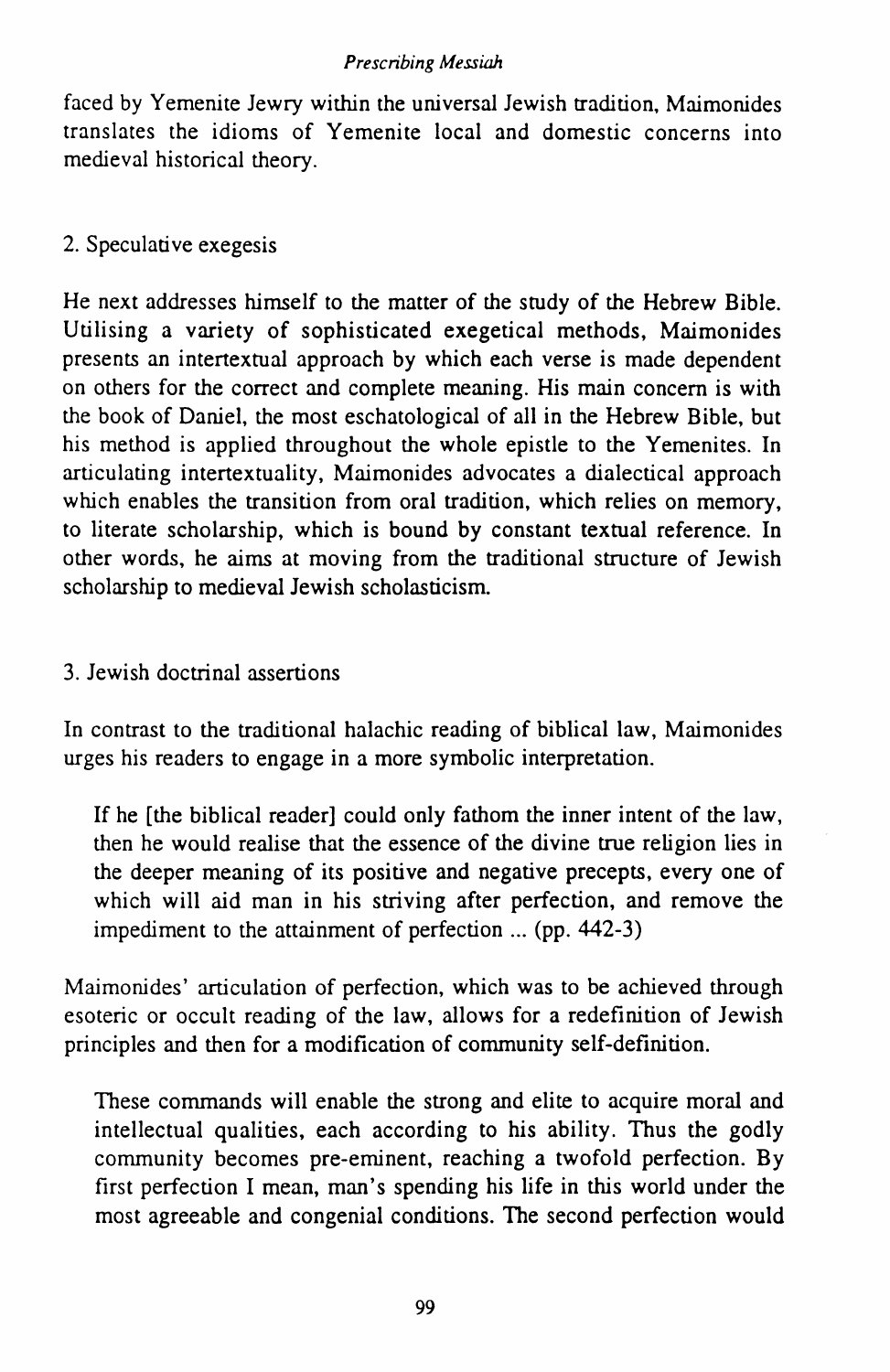constitute the achievement of intellectual objectives, each in accordance with his native powers. (pp. 442-3)

Maimonides' twofold perfection is the basis for his entire theological discourse. In order to combat medieval polemics against Judaism, Maimonides puts a seal on hermeneutics concerning the biblical interdictions: first by noting the difference between inner and outer, and then through the process of reintegration. He thus achieves the concept of double perfection for the whole community while maintaining balance between the elite and the common folk.

## 4. Judaism as opposed to Christianity and Islam

Perhaps one of the striking features of medieval society is the anomalous relations between Judaism on the one hand and Christianity and Islam on the other. While Christianity and Islam accepted biblical revelation and acknowledged the temporal priority of Judaism, medieval political structures marginalised the Jews by selective overrepresentation: in taxation, in specialised clothing and in spatial enclosures. Maimonides' epistle seeks to redress the political situation through employing theological underrepresentation of the two later faiths. Pointing to the history of both Christianity and Islam, Maimonides reclaims Jewish theological incomparability as the only true original religion.

The tenets of other religions which resemble those of Scriptures have no deeper meaning, but are superficial imitations, copied from and patterned after it. They modelled their religions upon ours to glorify themselves, and indulge the fancy that they are similar to so and so. However, their counterfeiting is an open secret to the learned. Consequently they became objects of derision and ridicule just as one laughs and smiles at an ape when it imitates the actions of men. (p. 443)

In contradiction to the political situation where the Jew was the ridiculed, grotesque relic of an irrelevant past, Maimonides created a theological utopia in which Jews hold power over both Christianity and Islam, so building an inverted universe where Judaism through religious antecedence reigns supreme.

# 5. Refutation of Muslim biblical hermeneutics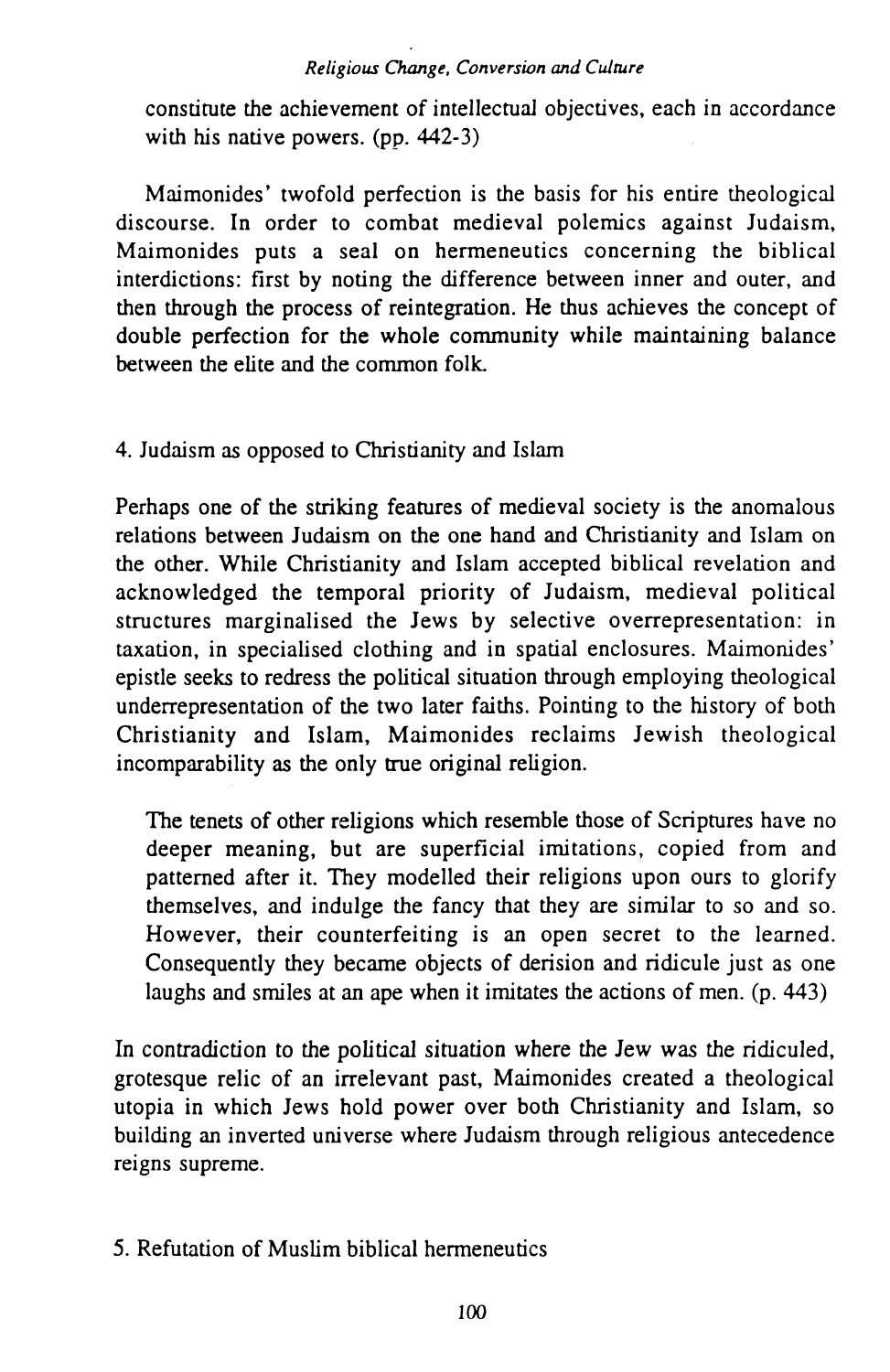The cluster of metaphors in the preceding quotation from *Iggeret Teman*, counterfeit, forgery and so forth, alludes to the Muslim critique of the Hebrew Bible. By viewing the Mosaic codex as a corrupt message, the Qur' an (Sura VII.l50-70) aims at undercutting the basis of Torah and the Gospels while creating the ground for the perfected message of the last prophet, Muhammad. Maimonides retaliates by refuting Muslim claims concerning veiled allusions to Muhammad in the Hebrew Bible. After citing the alleged references, Maimonides moves to overturn the critique.

These arguments have been rehearsed so often that they have become nauseating. It is not enough to declare that they are altogether feeble; nay to cite as proofs these verses is ridiculous and absurd in the extreme ... The motive for their accusation lies, therefore, in the absence of any allusion to Muhammad in the Torah ... (pp. 449-50)

While there is not much medieval Jewish polemic against Islam, there is enough anti-Christian literature composed by Jews living in Muslim countries to allow for genre analysis. In a recently published article, Daniel Lasker divides medieval Jewish polemics into three types: exegetical, historical and rational.<sup>14</sup> In the *Iggeret*, Maimonides employs all three throughout his argument. Historically he proves that the Bible had been translated into a variety of languages before Muhammad. Rationally he states that all biblical traditions are uniform and thirdly, exegetically he demonstrates that there is no allusion to Muhammad in the Hebrew Bible.

## 6. Messianic calculations

It is in fact possible to claim that throughout the eleventh and twelfth centuries the three monotheistic traditions experienced what might be called 'messianic fervour'. Jewish calculations, which aimed at determining the year of the Messiah, fixed it at (according to tradition from the Creation) 4854-511096 C.E. Pope Urban II, outside the gates of Clermont, spoke of the need to salvage Christian brethren in 1095. The Almohads' rise around the Mediterranean forced conversion on Jews and Christians since 500 years had passed since Muhammad preached in Yethrib-Medina. It lies beyond this paper's scope to detail the reasons which led to this

<sup>14 &#</sup>x27;The Jewish Critique of Christianity under Islam in the Middle Ages', *American Academy for Jewish Research Proceedings,* vol. 57, 1990-1, pp. 121-53.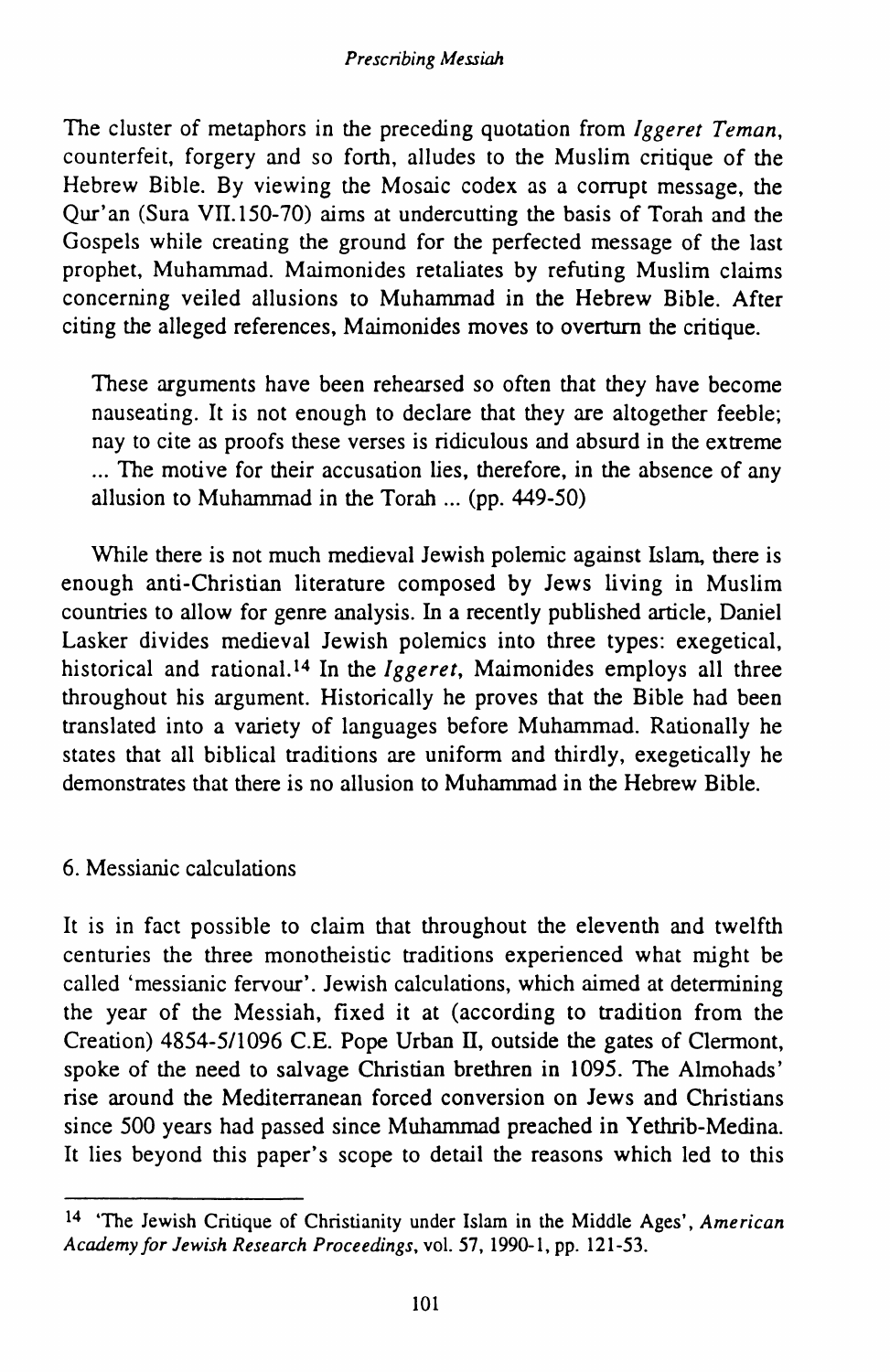seemingly historical coincidence. Suffice it to note that during these two centuries, there were at least eight Jewish messianic movements: the first was in France in 1087 and the last in Yemen in 1172.

Maimonides' *lggeret Ternan* was written in response to the Yemenite messianic movement. He constructs sophisticated rhetorical devices and continuously juxtaposes biblical and rabbinical arguments with scientific observations. These latter are contrasted with astrological claims which predicted an imminent messianic arrival.

For while the Gentiles believe that our nation will never constitute an independent state, nor will they even rise above their present condition, and all the astrologers, diviners and augurs concur in this opinion, God will prove false their views and beliefs, and will order the advent of the Messiah. Again, it is Isaiah who makes reference to this event in this verse: 'That frustrates the tokens of the imposters, and makes the diviners mad; that turns wise men backward, and makes their knowledge foolish ... That says of Jerusalem, 'She shall be inhabited (Is. 44:25-6) ... This is the correct view that every Israelite should hold, without paying attention to the conjunctions of the stars, of greater or smaller magnitude. (p. 453)

According to Maimonides the reason for the Yemenite messianic movement was a reaction to the decree of forced conversion. Maimonides' sympathetic concern with Yemenite distress sees him compose a list of preconditions, so that the true Messiah could be distinguished from imposters. The list or prescription is the first of its kind in Judaism. Since then, it has become the crucial element in Jewish teaching concerning the awaited Messiah.

It is, my coreligionists, one of the fundamental articles of the faith of Israel, that the future redeemer of our people will spring only from the stock of Solomon, son of David. He will gather our nation, assemble our exiles, redeem us from degradation, propagate the true religion, and exterminate his opponents ... (pp. 456-7)

Maimonides' innovative approach towards Judaism was quite revolutionary. Using a variety of techniques he managed to shift the Jewish theology from Talmudic discourse into theological and rational religion. By prescribing the messianic qualities, he gave the future Jewish authorities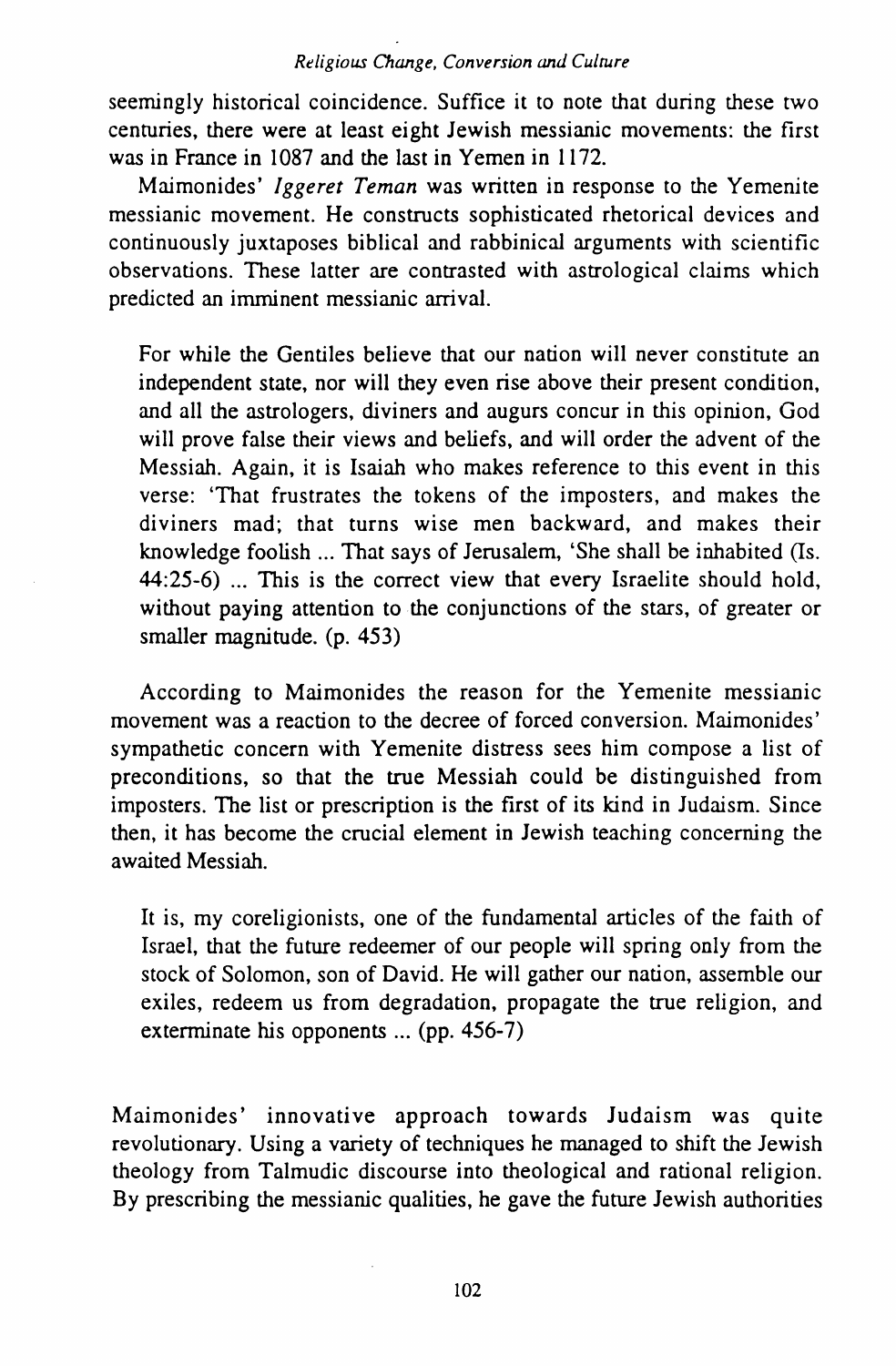analytical tools to examine rather emotional and sensitive aspects of the religion.

### Conclusion

In conclusion, there is need to answer three questions. First, whether Maimonides' attempt at 'rationalising' Yemenite Judaism was successful; second, whether the 'internal conversion' was accomplished, and third, what can be learned about conversion through the example of this case study.

Maimonides' attempts were successful insofar as they contributed to averting some dangers associated with messianic movements. As far as historical evidence shows, it seems that Yemenite Jewry retained its communal cohesion without major friction. However, one year after the composition of the *lggeret,* Egypt conquered Yemen and under Egyptian orders forced conversion of Jews was brought to an immediate halt. It should be noted that Muslim forced conversions during the Middle Ages were rare and the Yemenite example was, according to Goitein, 'an act of a crazed ruler and in contradiction to Muslim law'.15

Regarding the second question, the answer is rather complicated. Throughout history each ethnic community within Judaism developed certain customs which distinguish it from the rest. Although most communities differed in minor domestic aspects such as unique food, major rituals and regulations are shared by almost all communities. However, Yemenite Judaism differed from others in one crucial matter. While all Jewish communities banned polygamy around the tenth century, Yemenite Jewry held fast to its practice until the arrival of most Yemenite Jews in Israel in 1948. Although polygamy is but one aspect of late antique Judaism. Yemenite Jews kept most of their traditional customs intact. It is, therefore, correct to assert that, insofar as Maimonides' teachings were incorporated into Yemenite Judaism, 'internal conversion' was accomplished. However, his teachings did not stop certain aspects of the tradition and due to its geographical isolation, Yemenite religion continued to exist by combining the 'traditional' and the 'rational' side by side.l6

<sup>15</sup> Goitein's remark is quoted in Y. Tobi, 'Conversion to Islam among Yemenite Jews under Zaidi Rule- the Position of Zaida Law, the Imam and Muslim Society' (in Hebrew), *Pe 'Amim,* 42, 1990, pp. 105-26.

<sup>16</sup> On the continuation of traditional messianic calculations in Yemenite Jewry after Maimonides' letter see Y. Ratzahbi, 'Apocalypses and Reckoning of the End of Days